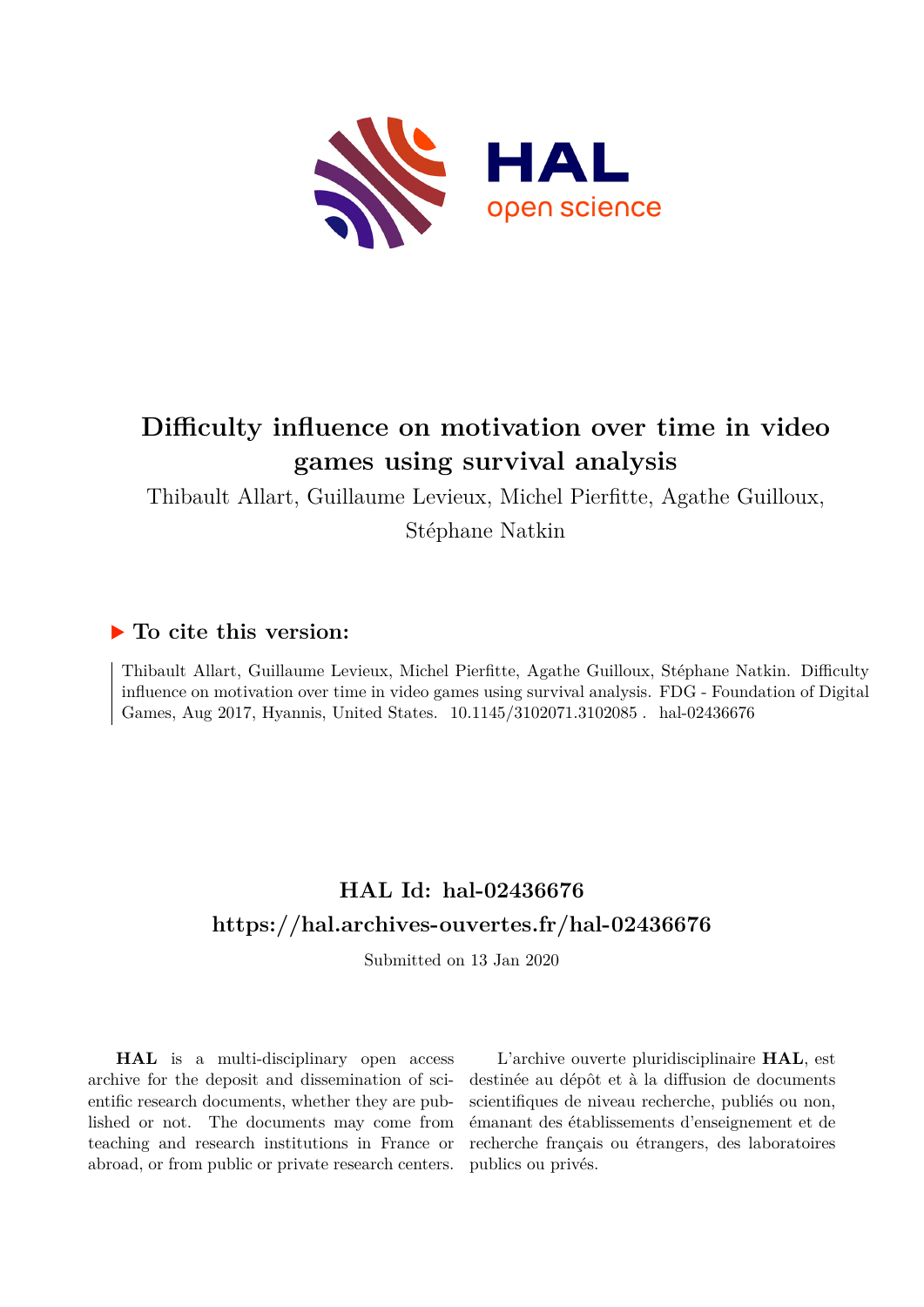## Difficulty Influence on Motivation over Time in Video Games using Survival Analysis

Thibault Allart **U**bisoft 126 rue de Lagny Montreuil 93100, France thibault.allart@gmail.com

Guillaume Levieux CNAM / CEDRIC 292 rue Saint Martin Paris 75003, France guillaume.levieux@lecnam.net

Michel Pierfitte **U**bisoft 126 rue de Lagny Montreuil 93100, France michel.pierfitte@ubisoft.com

Agathe Guilloux UEVE-PSaclay/LaMME 23 Boulevard de France Evry 91037, France agathe.guilloux@math.cnrs.fr

## ABSTRACT

In this paper, we study the link between difficulty and player's motivation in two games developed by Ubisoft®: Rayman®Legends and Tom Clancy's The Division®. We describe a method to estimate players' difficulty over time and link it's time varying effect with players retention. Results confirm flow and self-efficacy theory. Also, for the first hours of playtime, results differ between the two games. We explain that discrepancy with regard to attribution theory : in Rayman Legends, failure can be mainly attributed to the player skills, while in Tom Clancy's The Division, avatar's strength plays a fundamental role and can always be relatively quickly improved.

## CCS CONCEPTS

•Mathematics of computing  $\rightarrow$  Survival analysis; •Applied  $computing \rightarrow Computer games;$ 

## KEYWORDS

Game Analytics, Difficulty, Motivation, Survival Analysis, Video Games

#### ACM Reference format:

Thibault Allart, Guillaume Levieux, Michel Pierfitte, Agathe Guilloux, and Stephane Natkin. 2017. Difficulty Influence on Motivation over Time in Video Games using Survival Analysis. In Proceedings of FDG'17, Hyannis, MA, USA, August 14-17, 2017, 6 pages. DOI: 10.1145/3102071.3102085

## 1 INTRODUCTION

When it comes to foster and maintain a video game player's motivation, difficulty is one of the most important parameter to carefully adjust. Authors have tried to explain the inherent appeal of video games, and many of them consider challenge as one of its most fundamental characteristics. However, challenge or difficulty are

DOI: 10.1145/3102071.3102085

Stephane Natkin CNAM / CEDRIC 292 rue Saint Martin Paris 75003, France stephane.natkin@lecnam.net

complex subjective notions, and their relationship with motivation is not obvious. In this paper, our aim is to investigate this relationship, and thus help the design of more compelling interactive experiences.

To study the motivational aspects of video games, many authors observe a recruited sample of players during a controlled experiment, sometimes even using games specifically designed for the study. This type of study allows A/B testing and fine-grained observation of the players' behavior. However, such an experimental setting has a certain cost, and cannot be maintained for a long period of time.

However, when it comes to challenge and difficulty, time seems to be an important parameter. Of course, the player's knowledge and skills are changing over time and thus the absolute difficulty needs to rise with them. But even from a relative point of view, the players may not appreciate the same level of relative difficulty at the beginning of the game, when they totally discover the gameplay mechanics and at the end, when they combine the basic mechanics to discover more advanced gameplay dynamics. The problem is that, from an experimental point of view, the impact of difficulty over time on motivation might be very hard to observe in a controlled experiment, as the players' progression may require many hours of playtime.

Hopefully, out of laboratories, player monitoring is becoming standard. Gaming hardwares are today almost always connected to the Internet. Game sessions can be recorded, and gathered by game companies. These data allow game developers to get a more detailed feedback on their work, and even to update their game after release, according to the players behavior. These recordings allow us to study players that have not been recruited, and that play polished gameplays for long period of times.

This gives us a chance to see how motivational models behave in a real-world gaming context, over large periods of time.

In the first sections of the paper, we describe how we compute difficulty for both games, while explaining in detail the survival analysis model we developed for this study. Then, we analyze the link between difficulty and player's retention measured in both games. Finally, we explain how these results may confirm motivational theories in the context of video games.

Publication rights licensed to ACM. ACM acknowledges that this contribution was authored or co-authored by an employee, contractor or affiliate of a national government. As such, the Government retains a nonexclusive, royalty-free right to publish or reproduce this article, or to allow others to do so, for Government purposes only. FDG'17, Hyannis, MA, USA

<sup>©</sup> 2017 Copyright held by the owner/author(s). Publication rights licensed to ACM. 978-1-4503-5319-9/17/08. . . \$15.00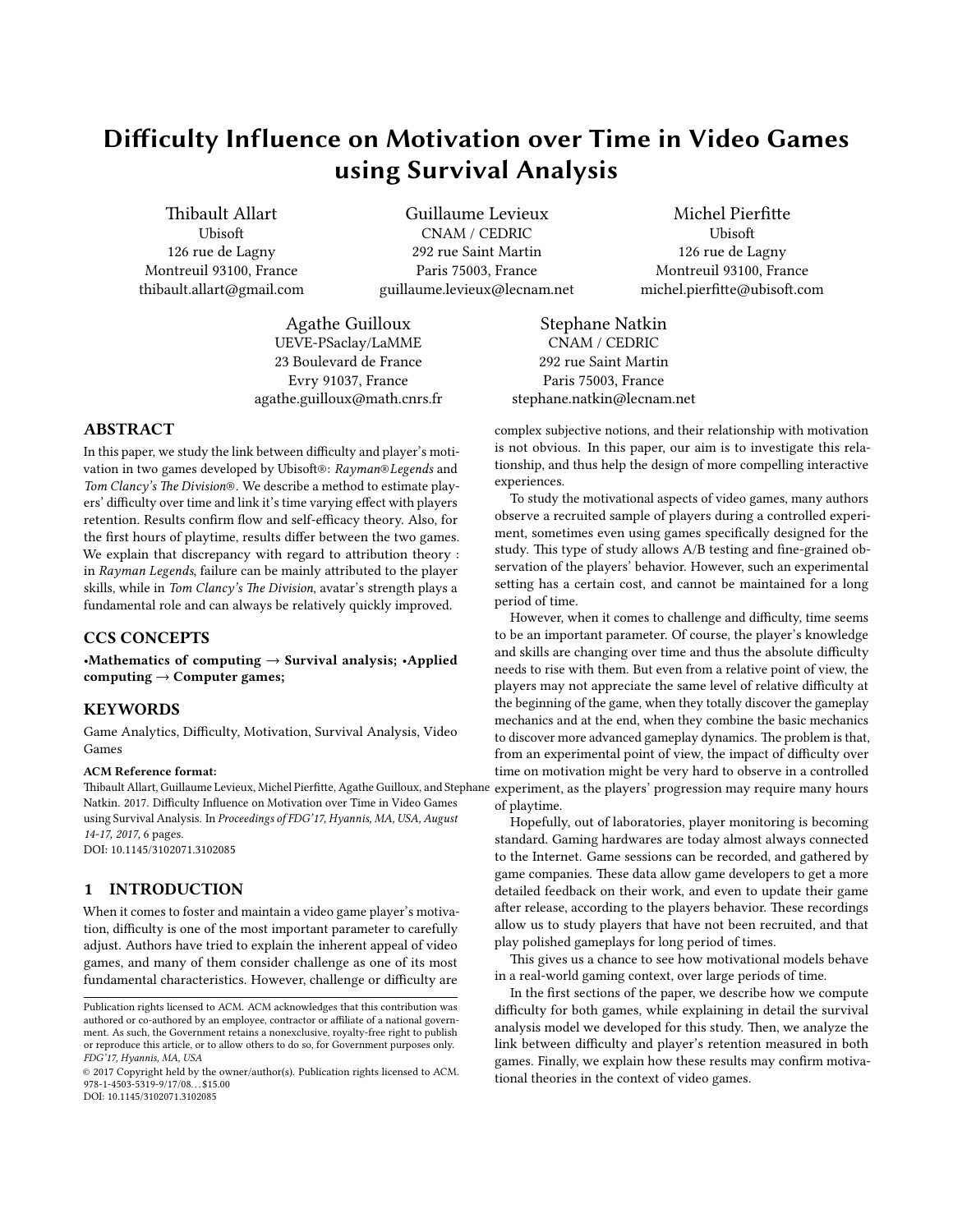#### 2 DIFFICULTY IN VIDEO GAMES

Many authors consider challenge as one of the most fundamental aspect of video games' inherent appeal. Malone has studied young children's motivation to play video games. He proposes three features that make computer games so captivating: challenge, curiosity and fantasy [15]. In his model, challenge is directly related to the game's difficulty and corresponds to the uncertainty for the player to reach the game's goals. Lazzaro proposes a four factor model, where Hard Fun is related to the feeling of overcoming difficult tasks [13]. Sweetser et al see challenge as one of the most important part of their Game Flow framework [18]. The work of Sweetser et al stems from Mihaly Csikszentmihalyi's Theory of Flow [7]. Csikszentmihalyi has been trying to figure out the properties of activities showing a strong, intrinsic ability to motivate. His research states that these activities provide perceived challenges, or opportunities for action, that stretch (neither overmatching nor underusing) existing skills [7]. Ryan et al also studied intrinsic motivation and apply their Self-Determination Theory to video games, showing how enjoyment is related to the feeling of competence, which relies on an optimal level of challenge, and thus, to the game's difficulty [17]. Jesper Juul provided insight on how failure, and thus difficulty, is one of the core aspects of video game enjoyment and learning progression [10].

However, while everyone seems to agree on the fact that dif ficulty is a central aspect of video games, it is still very hard to accurately describe the relationship between difficulty and motivation in video games. First, because difficulty, as well as motivation, are complex notions that can't be directly measured. We can use questionnaires to assess the subjective aspects of difficulty and motivation but each measure will interrupt the game and thus this assessment cannot be made very often. This is even more problematic if we want to assess the impact of difficulty on motivation over time, because we hardly can rely on a post experiment questionnaire to accurately evaluate the evolution of difficulty throughout the game. It is possible to integrate such an assessment to the gameplay, as Constant et al did for the subjective difficulty [5] But this kind of assessment is restricted to turn based games and necessitates a gameplay modification.

Then, we can try to estimate difficulty and motivation from the player's actual behavior in the game. First, the player's performance is related to the game's difficulty. If the game is harder, the player will lose more often, and this failure ratio can be monitored. However, as detailed by Levieux et al, this measure of difficulty is also linked to the player's motivation [14]. Indeed, the player's performance can decrease both because the game is more demanding or because the player's motivation has dropped, and he invests less attentional resources in the game. We thus have to make rough assumptions to study a game's difficulty using the player's performance: that while he is playing, he always does his best to win the game, and that if his motivation drops below a certain level, he will just stop playing. With this assumption, we can consider that the player's performance allows us to estimate the objective difficulty of the game, and that the link between difficulty and motivation is similar to the link between difficulty and retention.

Many research point the importance to understand the temporal aspect of the game [12] and propose a way to model it [21]. In



Figure 1: Estimated difficulty of one Rayman Legends player

this paper, we are particularly interested in the impact over time of difficulty on motivation. First, it is to note that difficulty varies with time in a video game. The player gets better at playing, but the game also constantly increases the required performance level. Moreover, from a motivational perspective, difficulty has not the same impact on motivation at the beginning or at the end of the game. Klimmt et al realized an experiment on a shooter game where player enjoyed the lowest level of difficulty. They suggest that at the beginning of a game, the players' representation of the game's difficulty is not calibrated, and that they tend to like high amounts of positive feedback and do not realize that difficulty is low. Having a low difficulty at the start of the game is also coherent with self-efficacy theory: Albert Bandura explains that failure lowers mastery expectations, especially in the early course of events. If failure happens after a strong efficacy expectation has been developed, then failure should have a smaller negative impact on motivation, or even have a positive one if the players know that failure can be overcome with sustained effort  $[2]$ .

The influence of difficulty over time can be hard to capture in a controlled experiment, primarily because of the complexity and cost of following players over long period of times. Hopefully, video games remote monitoring gives us access to the whole history of players' behavior. In this paper, we describe a method to analyze such longitudinal data, and apply this method to two video games where players were remotely monitored during their game sessions.

## 2.1 Estimating difficulty

We estimate the difficulty of a challenge from the players' failures and successes for that challenge, as Levieux et al defined it [14]. Let X being game variables that represent both player and challenges characteristics, then we estimate the difficulty as the probability to fail knowing those characteristics.

#### $\mathbb{P}(\text{fail}|X)$

At this point, any statistical model can be used to model difficulty. However, to model the difficulty of a challenge, we need variables describing both the challenge and the player skills. Telemetric data often describe challenge completion, but are rarely accurate enough to describe the player's mastery of the game mechanics, i.e., the player skills. Thus, we need to take into account skills variability among players, that is, the fact that a challenge will not have the same difficulty for each player. We make the assumption that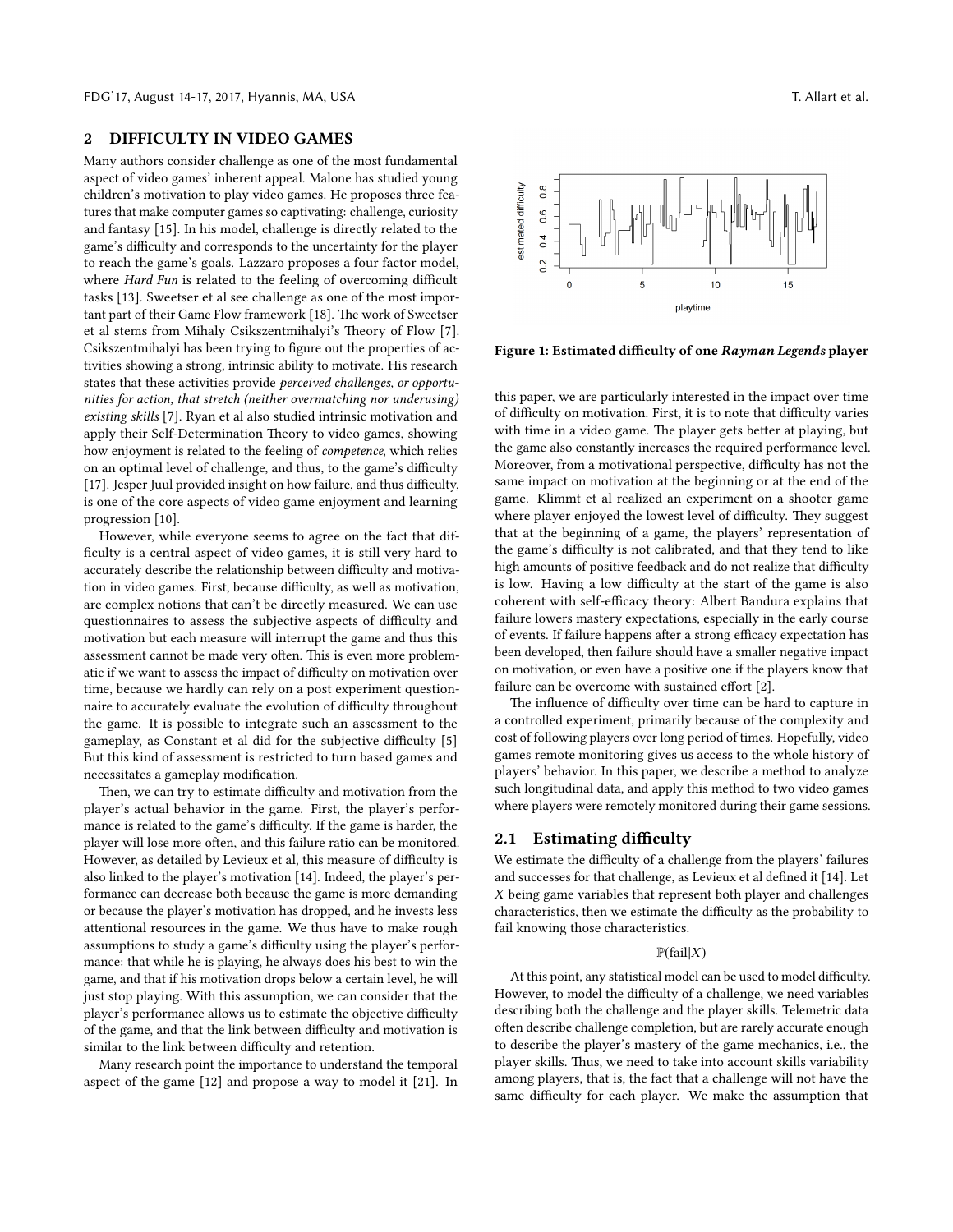Difficulty Influence on Motivation over Time in Video Games using Survival Analysis FDG'17, August 14-17, 2017, Hyannis, MA, USA

skills variability is randomly distributed among players, following a normal distribution. Consequently, we can model a challenge difficulty and take into account this unobserved random effect by using a mixed effect logistic regression. Challenge characteristics are modeled as fixed effects and a random intercept is to take into each player's skills. Once we get a model of player's difficulty associated to a given challenge, player's characteristics and player's skill, we can compute the estimated difficulty.

Our difficulty model allows us to estimate the game's difficulty over time. Indeed, for each value of playtime, we know the value of game variables associated to the current challenge. Thus, we can compute the estimated difficulty over playtime<sup>1</sup> for each player as illustrated on figure 1. A difficulty of 0.3 means that player probability to fail the challenge knowing his characteristics is of 30%.

## 3 SURVIVAL ANALYSIS

## 3.1 Retention

Motivation is a complex psychological construct that we cannot directly observe. In this research, we estimate players' motivation through retention. Indeed, we suppose that the lowest the motivation, the more chances there are the player stops playing.

Many authors have studied the impact of design variables on retention [1, 3, 8, 9, 11, 22]. None of this research has however focused on the impact of difficulty on retention. Our aim here is not to predict retention but rather to be able to better describe the link between difficulty and retention, and thus, player's motivation.

To do so, we rely on survival analysis. For an overview of survival analysis applied to playtime measurement see  $[20]$ . Let T be a random variable associated to player's total playtime. Retention is defined as the amount of players remaining in the game after  $t$ hours of playtime and is noted  $S(t)$ .

$$
S(t) = \mathbf{P}(T > t)
$$
 (1)

In our research, we estimate the link between difficulty and retention using a regression model that relies on a slightly different way to look at retention: the quit rate. Quit rate, noted  $\lambda(t)$ , is the probability that a player stops playing and never plays again afterwards, in a small interval of time, knowing that he was playing just before. Among many authors, it was used by Chen et al to model the impact of network quality on player departure [4].

$$
\lambda(t) = \lim_{h \to 0} \frac{\mathbf{P}(t < T \le t + h | T > t)}{h} \tag{2}
$$

 $h\rightarrow 0$  h<br>It is well know that we can compute quit rate from retention and vice-versa. A natural way to model the influence of game variables on quit rate is to use the Cox proportional hazard model [6].

Equation (3) shows an extend version of Cox proportional hazard that includes time varying variables and time varying coefficients.

$$
\lambda(t) = \lambda_0(t) \exp\left(\sum_{j=1}^p X_{i,j}(t)\beta_j(t)\right) \tag{3}
$$

Various approaches have been proposed to deal with time varying variables  $[24]$ , time varying coefficients  $[25]$  or both  $[16]$ . However, none of them include both time varying variables and time varying coefficients and can also be scaled up to deal with the very large amount of data available in the video game industry.

#### 3.2 Cox model parameter estimation

As for many statistical methods, we search for parameters values that maximize the probability to have seen the events we observed, i.e., the model's likelihood. Cox proportional hazard log-likelihood is shown in equation(4)<sup>2</sup>.

The log-likelihood can be decomposed in two parts. The first integral corresponds to the probability given by the model to see an event occur, when this event actually occurred, while the second integral corresponds to the probability not to have seen this event before

$$
\ell_n(\beta) = \frac{1}{n} \sum_{i=1}^n \Big\{ \int_0^{\tau} \sum_{j=0}^p X_{i,j}(t) \beta_j(t) dN_i(t) - \int_0^{\tau} Y_i(t) \exp \Big( \sum_{j=0}^p X_{i,j}(t) \beta_j(t) \Big) dt \Big\}
$$
(4)

## 3.3 Time varying variables and coefficients

In video games, variables are changing over time: avatar's characteristics change as the player equips new weapons, difficulty goes slowly up and sometimes peaks up or down. In equation (4) we thus use  $X(t)$ . Our model is then more accurate as we do not summarize X over time by using a mean for instance, but rather take into account a more timely accurate value of X.

Variables influence also vary with time. For instance, self efficacy theory states that high levels of difficulty can be more harmful at the beginning of the game. We can model this time varying link between difficulty and motivation with time varying coefficients.

In order to allow coefficient to vary with time without increasing too much the computational complexity, we introduce a piecewise constant estimator. The time interval is discretized in multiple sets, with each set having its own specific coefficient.

Let  $(I_l)_{l \in \{0, L\}}$  be a partition of  $[0, \tau]$ , then

$$
\beta_j(t)=\sum_{l=1}^L \beta_{j,l}1\!\!1_{(I_l)}(t).
$$

 $l=1$ <br>To avoid the curse of dimensionality, we introduce a group total variation penalty (5), forcing the model to use as few variations in the parameters as possible. Figure 2 illustrates the effect of total variation penalty. The model without penalty (orange lines) has 9 parameters. The penalty value associated with these coefficients is shown in green. It corresponds to the additional cost related to the combination of successive coefficients. Finally, using a model with total variation (in red) we get a model with only 3 parameters.

This penalty can be combined with a Lasso penalty [19] in order to reduce the number of game variables, excluding those that are less predictive of player retention.

<sup>&</sup>lt;sup>1</sup>Playtime unit is hours for every figures

 ${}^{2}N_{i}(t)$  is the counting process associated to an event (player departure) and  $Y_{i}(t)$ <br>equal 1 before the player stop playing and 0 after equal 1 before the player stop playing and 0 after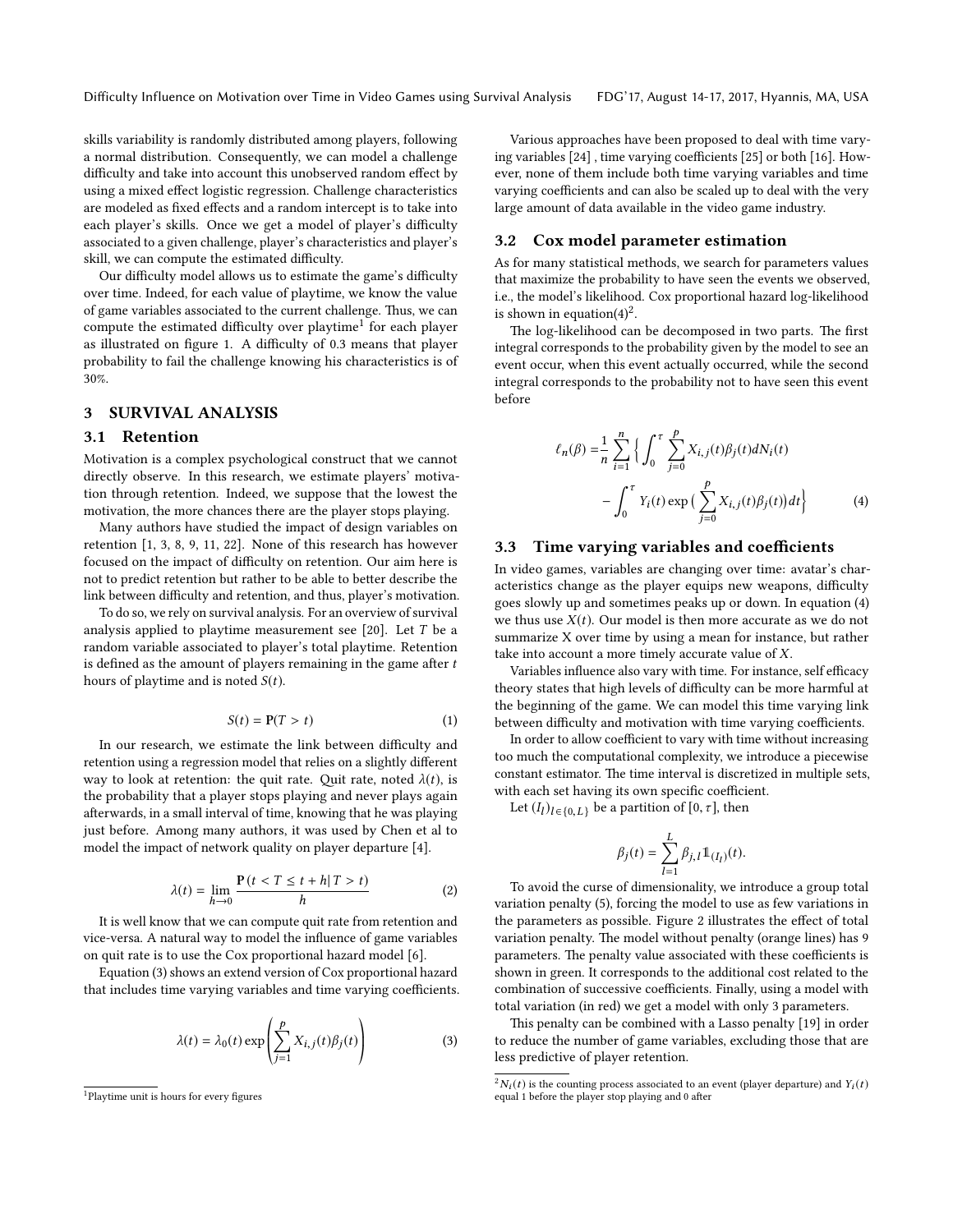

Figure 2: Illustration of Total Variation penalty. Coefficient without penalty (orange) and penalize (red). Penalty value (green).

$$
\|\beta\|_{\text{TV}} = \sum_{j=1}^{p} \left( |\beta_{j,1}| + \sum_{l=2}^{L} |\beta_{j,l} - \beta_{j,l-1}| \right) \tag{5}
$$

As a first step we estimate the parameters that maximize the log-likelihood while minimizing the penalty term. The choice of extra parameter  $\lambda$  is set by cross-validation.

$$
\hat{\beta}^{\text{TV}} \in \underset{\beta \in \mathbb{R}^L}{\text{argmin}} \left\{ -\ell_n(\beta) + \lambda ||\beta||_{\text{TV}} \right\}, \lambda > 0 \tag{6}
$$

Finally, once we get the coefficients estimated with the penalty, we compute the coefficients support. It consists in gathering together close intervals that have similar values. Then we estimate the final coefficients with this new discretization, without penalty.

#### 4 DATA AND GAMES

In this study, we use the previous model on Ubisoft internal data to estimate the link between difficulty and motivation on two games for which we have access to the players' longitudinal data.

The first game is Rayman Legends, a platform game developed by Ubisoft and released in 2013. In this game, the players has to jump between platforms to reach the end of a level, by collecting as much as possible of different items and avoiding to be killed by different traps.

In Rayman Legends, we consider that the player fails every times he quits a level without finishing it. When the players dies in the level, he spawns to a previous checkpoint, but the death or spawn events are not tracked individually. We thus compute the difficulty as the probability that the player quits the current level.

Tom Clancy's The Division is an open world third-person shooter with Role Playing Games mechanics, also developed by Ubisoft and released in March 2016. In this game, the player has to accomplish several missions for his avatar to get stronger, to unlock new regions of the open world and to learn about the game's unfolding story.

In Tom Clancy's The Division, we compute the difficulty by considering a failure each time the player is not able to finish a mission, either because his avatar died or because he did not manage to accomplish a specific mission goal and had to try again. Difficulty

estimation is thus a function of the mission id, the difficulty selected by the player for this mission, and various avatar characteristics<sup>3</sup>.

In both games, the sequence of levels is not totally imposed to the player. Several levels are unlocked at specific moments, and the player may always freely choose between different levels, or even to play again a level he already finished.

## 5 RESULTS

### 5.1 Estimated difficulty

For both games we plot estimated difficulty over time using a weighted kernel regression (fig. 3). The area under the ROC curve (AUC) for logistic mixed regression is 80 for Rayman Legend and 81 for The division. Estimated difficulty in Rayman Legends starts around 15 percent and continuously increases to reach nearly 30 percent after 30 hours of playtime. The difficulty smoothly increases as the players level up.

On the other hand, Tom Clancy's The Division's difficulty quickly increases during the first game hours, and reaches a plateau of nearly 30 percent. We can notice that difficulty variation among players is higher in Rayman Legends than in Tom Clancy's The Division, as shown by quantiles lines.



Figure 3: Estimated difficulty on Rayman Legends and Tom Clancy's The Division: Median, quantiles 0.25 and 0.75 (dashes) and 0.05 and 0.95 (dots)

The differences between the difficulty curves can be explained in two ways. First, in Tom Clancy's The Division, the player can very easily reduce the difficulty of the game while he may not do so in Rayman Legends. In Tom Clancy's The Division, the difficulty of a mission depends on the player skills, but also a lot on the characteristics of his avatar. The point is that the player is always able to accomplish easier side missions to buy better weapons, have a more powerful avatar and thus lower the difficulty of the next missions. In Rayman Legends, the player may chose between many available levels, but he may not change a level's difficulty. If every open level is hard, his only choice is to beat them.

Moreover, in Tom Clancy's The Division, failure is much more punitive than in Rayman Legends. When the player attempts a mission, he has to walk from a shelter to the mission site, and missions are often longer than a Rayman Level. Tom Clancy's The Division's

<sup>&</sup>lt;sup>3</sup> total health, damages per second for primary weapon, secondary weapon and side arms, stamina, skillpower, electronics and firearms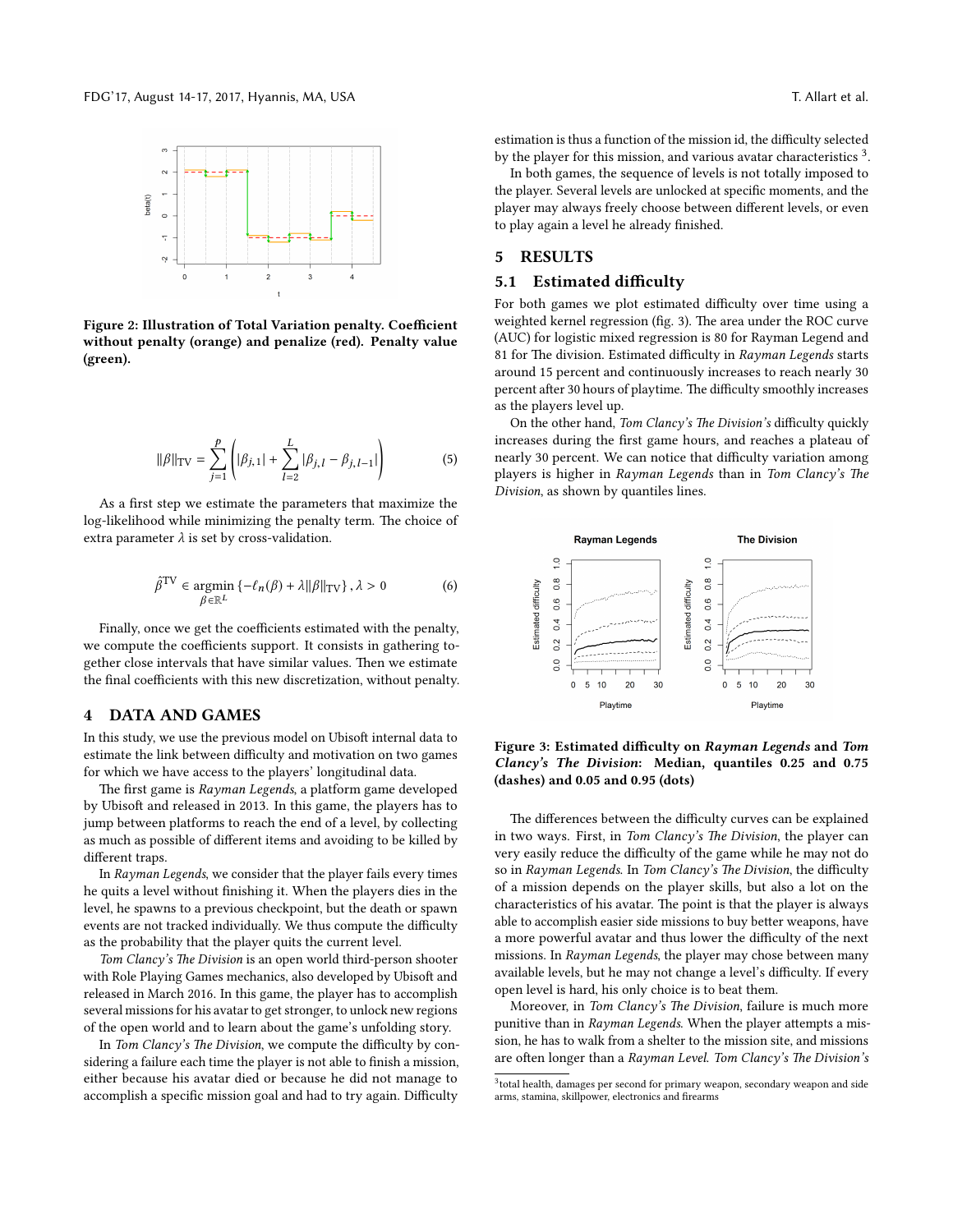

Figure 4: Time-varying coefficient for Rayman Legend

slower pace may encourages players to lower their chances of failure and be better prepared for each mission, in order to avoid being frustrated by the time lost. On the contrary, in Rayman Legends, the player can restart a level very quickly.

## 5.2 Effect on retention

5.2.1 Rayman Legends. First, we studied the effect of difficulty on quit rate, to estimate what level of difficulty fosters the highest level of motivation in players. Results from the time varying Cox proportional hazard model are shown on figure 4 for Rayman Legends  $^4$ .

In Rayman Legends, we can see that difficulty has a negative link with quit rate. This is equivalent to saying that when they play harder levels, players tend to quit less often. This link between difficulty and retention is growing over time, being close to -0.1 at the beginning and close to -0.8 at the end.

More precisely, the difficulty curve can be interpreted as follows. Say we pick two players A and B that start their 12th hour of playtime. Depending on their skills and the level they choose, difficulty may be at  $20\%$  for player A and  $40\%$  for player B. The difficulty gap between them is 20%. On the left curve from 4 we can read that the coefficient value associated to difficulty at 12 hours of playtime is around −0.7. Then player A has seen his chances to stop playing multiplied by  $exp(-0.2*(-0.7)) = 1.15$  relatively to player B. Reversely player B has 15% more chances to stay in the game than player A.

If causality holds, this results mean that by increasing difficulty, especially in the late hours of the game, we can increase player retention. Moreover, we may give an estimate of the retention gain induced by this change. However, as we are not in a controlled experiment where players are forced to play at a given difficulty level, therefore we can not conclude to causality. Furthermore many unobserved information can affect both difficulty and retention. This experiment shows only interesting correlations that have to be further investigated in controlled experiments to derive a causality link.

Then, we study the effect of difficulty variation on quit rate. Indeed, players may tend to prefer a higher level of difficulty but



Figure 5: Time-varying coefficient for The Division

on the other hand, they may not like to have the difficulty change very quickly from easy to hard, for instance. The right curve on 4 describes the effect of difficulty variation on quit rate. Here, a difficulty variation has to be understood as the difficulty derivative over time.

The results show that in Rayman Legends, a high difficulty variation in the first hours of the game will have a negative impact on player retention. Once again if causality holds and given the previous results, a design recommendation could be to smoothly increase the difficulty in the first hours of the game and increase it much more as playtime goes up.

5.2.2 Tom Clancy's The Division. Figure 5 show the same analysis on Tom Clancy's The Division. Here also we notice than a higher difficulty is correlated with an higher retention. However the effect is strong even during the first hours of the game. In the first hours, a player with a difficulty of 30% has  $21\%$  (exp( $-0.2*(-0.95)$ )) more chance to keep playing than a player with a difficulty of 10%. This effect goes up to 27% after 8 hours of playtime.

In Tom Clancy's The Division, difficulty variation has no influence on player retention. Even an abrupt increase of difficulty seems to have no impact on player departure rate.

Both these results are coherent with motivational aspects of Video Games that we described in the first sections. First, the flow theory states that players tend to prefer an optimal level of challenge. However, we do not know the sweet spot of such a difficulty level. We may postulate that difficulty is balanced when the player has 0.5 chances to win. If we look at figure 3, we can see that the difficulty is largely distributed under 0.5 for both games. Thus, it seems logical that player tend to prefer higher level of difficulty in both games. Having between 70% and 80% of chances to reach a goal might be considered as lower than what a challenging level should be. As Malone puts it, challenge is motivating because it is a source of uncertainty, but it may not be so if the player wins that often.

Then, results in Rayman Legends are coherent with the self efficacy theory and Klimmt's experiment. In the beginning of the game, players tend to prefer lower level of difficulty, and do not like the strongest variation of the game's difficulty. Indeed, we can postulate that players need safe practice conditions at the beginning of the game to create a strong belief that they will be able to

<sup>&</sup>lt;sup>4</sup>Note that we did not plot confidence interval on figures 4 and 5 because they are small and negatively affect readability